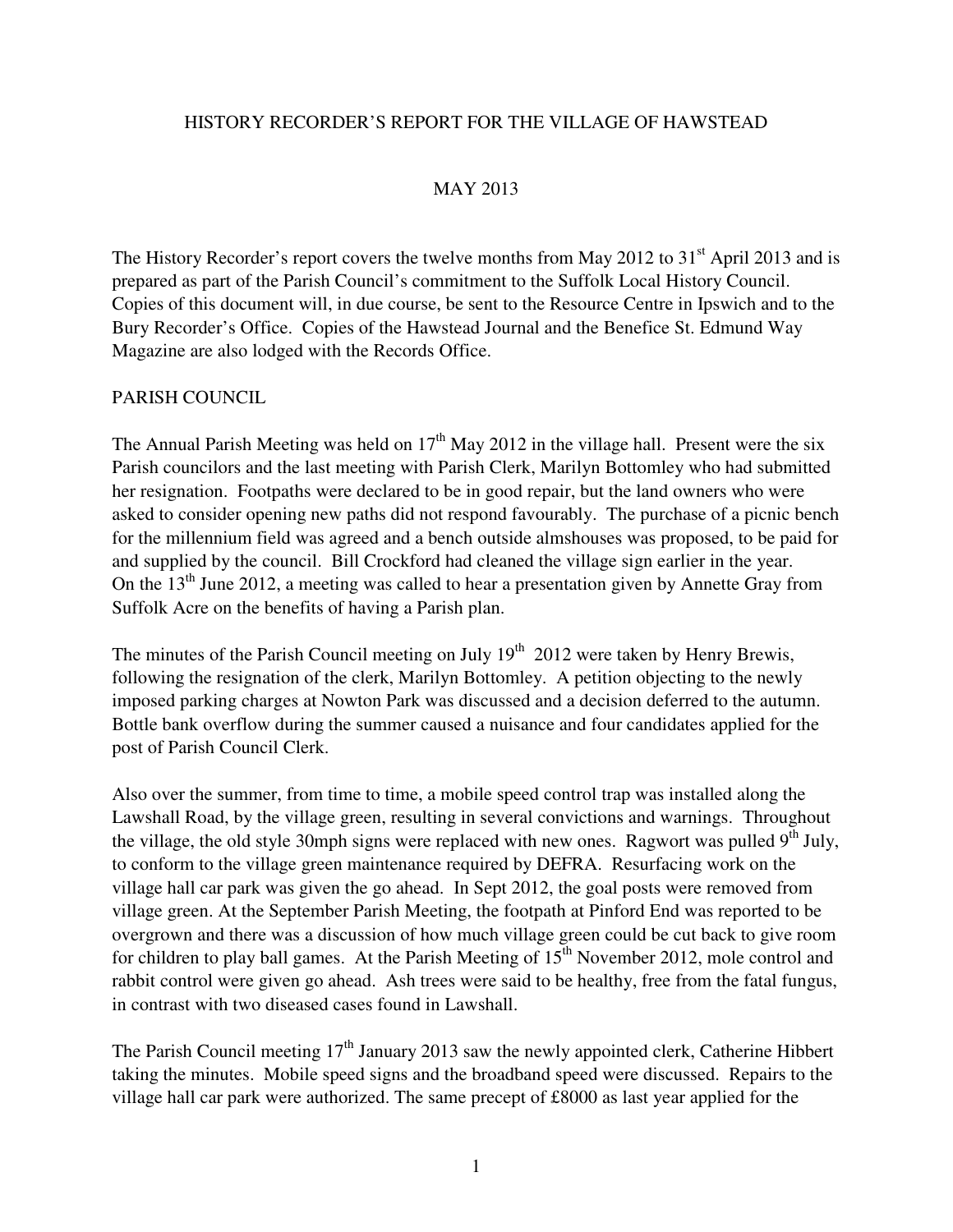coming year. The council was warned that because of governmental changes, the amount for 2014 and onwards would be affected by a reduced grant from the Borough Council. The Bury Free Press reported on  $15<sup>th</sup>$  March 2013 that Hawstead was involved in a pilot scheme to assess housing needs. The Parish Council said an approach was made, but participation declined.

During the year, dog waste disposal arrangements and council collection was changed. Early in the New Year, 4.6 acres of land on Bell's Lane were offered for sale, at £150,000. At the Parish Meeting on 21 March 2013, a presentation was given by the prospective purchasers of the plot by Brook Green. The intention was of development to a First World War museum with trenches, suitable for field work visits and film and television.

#### ON THE ROADS

On Sunday,  $10^{th}$  June 2012, Park Lane was closed at the junction with Horsecroft Road as a broken-down farm trailer blocked the road. The damaged wheel was replaced by 11am and the road re-opened.

On Sunday, 17 June 2012, a large section split from the chestnut tree by the road side over the bridge by the River Lark at Pinford End. Park Lane surface was gritted and surface dressed and in the last week of June 2012, the road surface was gritted from the Metcalfe Arms towards Lawshall.

From the end of July and into the  $1<sup>st</sup>$  week of August 2012, ditch and drain clearing took place in Pinford End and a new drainage pipe was installed under the nursing home entrance and down to Bull Lane and in July, a pot hole on Bull Hill was repaired.

A red BMW car crashed through the bridge barriers at the Larkfield corner on  $7<sup>th</sup>$  August 2012. It was travelling from Hawstead towards Bury St Edmunds and ended up in the River Lark. By December 2012, road warning signs, arrows on poles, were installed on the bend. However, at the Parish Council meeting on 17 January 2013, the installed signage was considered to be dangerous and inadequate. Representations were made to the Highways Authority. On the 8<sup>th</sup> September 2012, a silver Peugeot car ended up in the ditch on Horsecroft Road beyond Horsecroft Lodge. The car was retrieved at 11am on Monday  $10^{th}$ .

During the 1<sup>st</sup> week in September, Anglia Water closed the road on Bull Hill to repair a leak. There was no access to Bury from Hawstead as the road was closed at the junction with Church Road. However, the state of the road, verges and drainage on Bull Hill towards Nowton were still a matter of concern and discussed at the January 2013 Parish Council meeting.

In September 2012 more road name signs appeared in the village.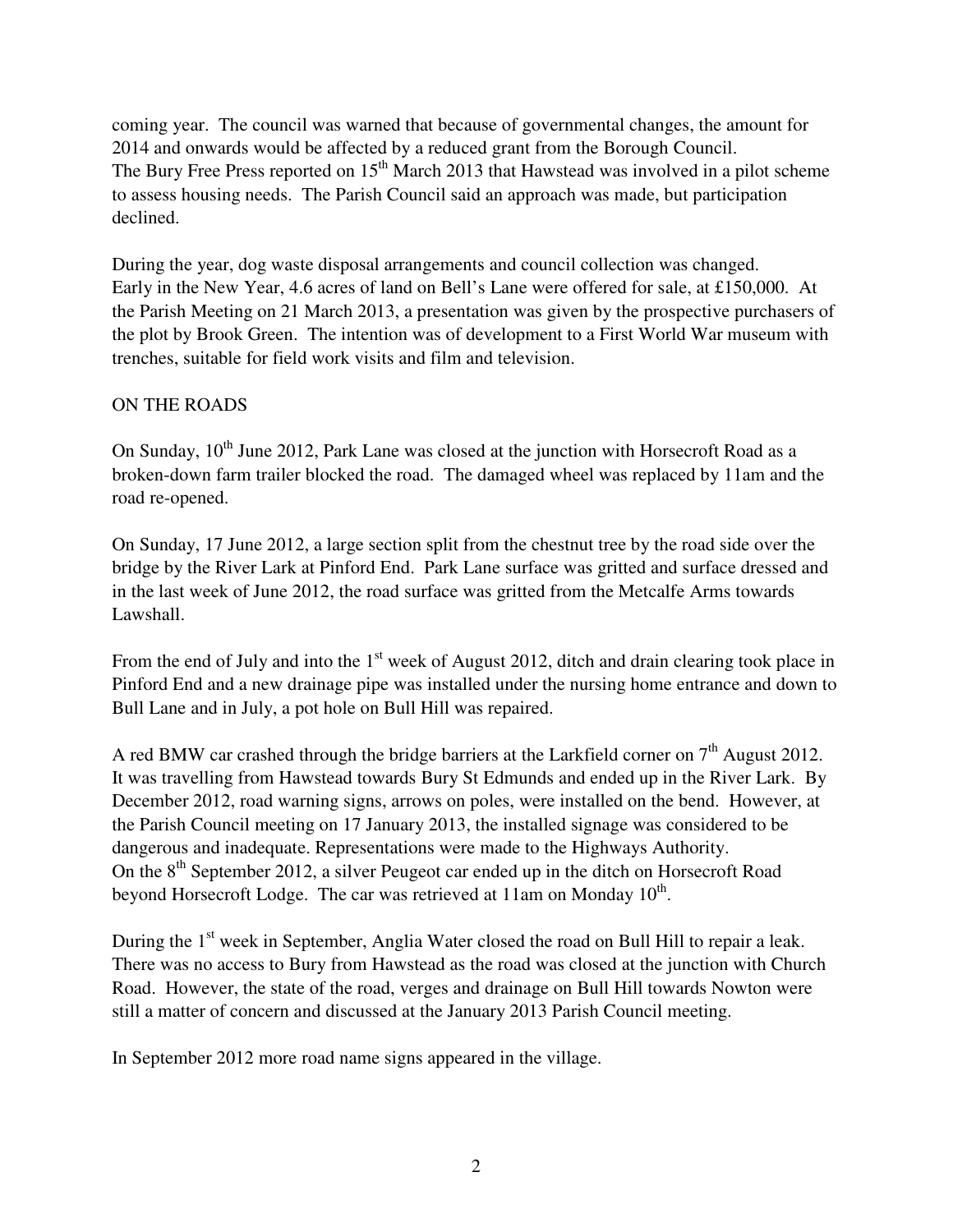On 12 February 2013, Horsecroft Road was closed to enable Pinford End bridge to be repaired and the road resurfaced. The damaged carriageway, with a crack on the crest of the bridge, had previously been declared safe in July 2012. On same day, road works appeared on Bull Hill to repair the damaged drainage ditch, with traffic controlled by lights. Also, the road flooded at the Bull Lane/Church Road junction as the ditch overflowed above Pinford End farm. Whepstead Road was closed between  $18<sup>th</sup>$  and  $21<sup>st</sup>$  February 2013, for a new electrical connection to be made to Asriel, a house on the Lawshall side of the highway.

# WEATHER

A prolonged spell of wet weather in May flooded the road at the bridge on Bell's Lane. Weather in June was wet and cloudy with sunshine 60% average.September started with overnight frosts and was cool and dry. The October temperature was below average with rainfall 50% above average. November was notable for the strong winds on the  $25<sup>th</sup>$ . The first half of December was cold, with light snow on the  $5<sup>th</sup>$ . The cold spell lasted until mid April, which was colder and dryer than average.

# VILLAGE HALL

The village hall continued to be well used by clubs and activities as well as being a popular venue for receptions. In addition, it hosted the village events, starting with the Diamond Jubilee celebrations at the end of May.

The Community Council held its AGM on the  $7<sup>th</sup>$  June.

July weather was cool and wet, with 80% average sunshine 166% average rainfall. The cool and wet weather since April meant that, because of late ripening, there was a lack of fruit and vegetable entries in the Village Fete, held earlier than usual on Sunday, the  $5<sup>th</sup>$  August. Blackberries and elder were also late into the autumn.

On the  $7<sup>th</sup>$  September, the Rotary Club of Bury St. Edmunds held a "Fizz on Friday" event in the village hall, with entertainment given by the Suffolk Opera and the local Piper Quartet.

The Macmillan coffee morning was held this year on Saturday  $29<sup>th</sup>$  September, and on the  $11<sup>th</sup>$ October, an "Antiques road show" for the West Suffolk branch of the NSPCC was held in the village hall.

On November  $15<sup>th</sup>$ , the hall was used as a polling station for the election of Suffolk Police and Crime Commissioners. Other events have included a Christmas Fayre on December  $2<sup>nd</sup>$  and the pensioners' Christmas lunch on December  $20<sup>th</sup>$ . Graham and Rebecca Leslie donated the two Christmas trees.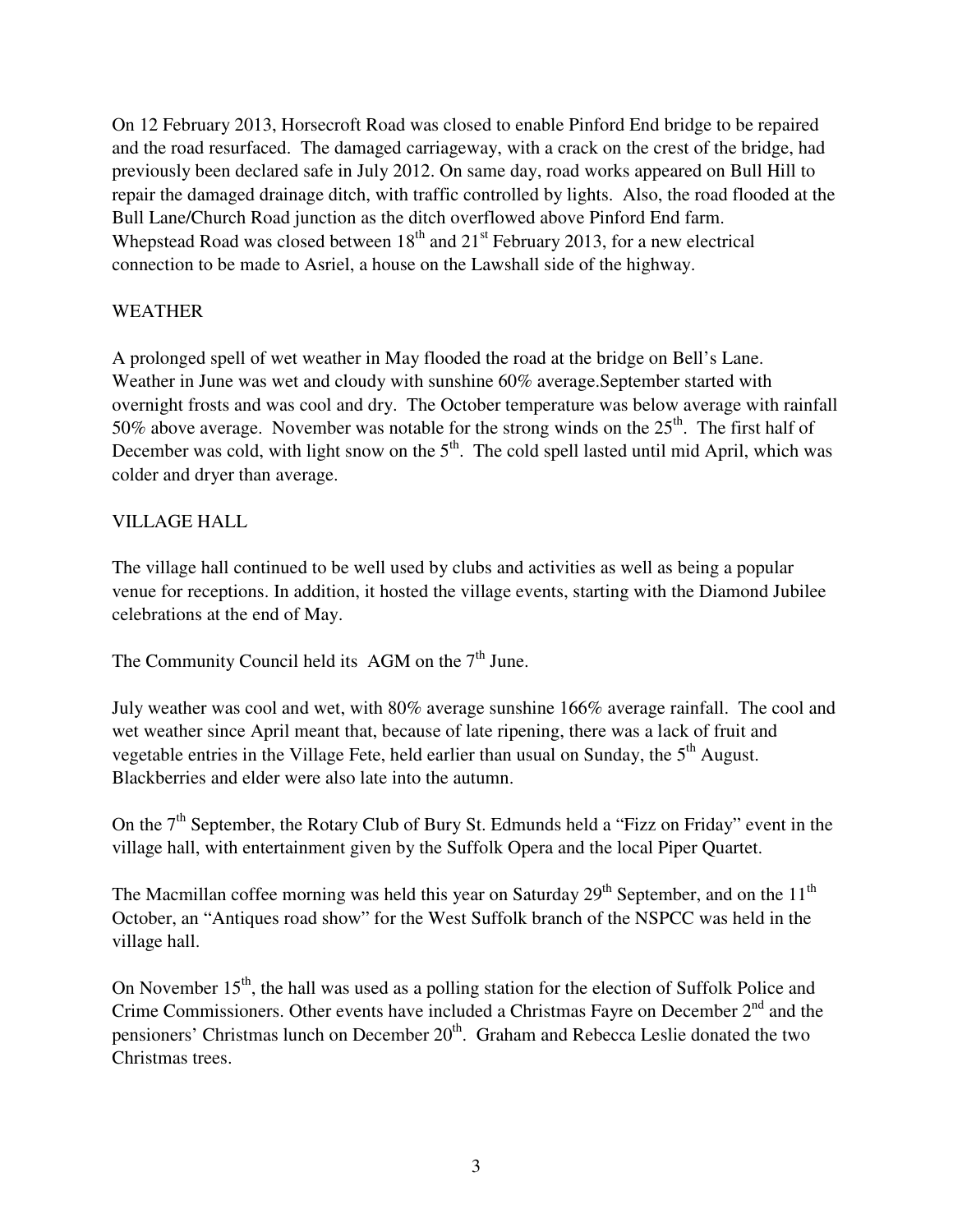The Community Council subsidized children to go to the pantomime, Rapunzel and the Rascal Prince on Friday 4<sup>th</sup> January 2013 at the Theatre Royal.

# CHURCH/BENEFICE

On Wednesday  $13<sup>th</sup>$  June, the Benefice held a meeting to discuss the future of All Saints Church, Bradfield Combust, which is struggling due to lack of funds. It is unlikely to be kept open for ministry as before or leased out for community use because it is without the necessary Parochial Church Council.

The Diocese Regional Women's Meeting took place in Hawstead church on Thursday 14<sup>th</sup> June. Saturday  $23<sup>rd</sup>$  June saw the Aquarius Choir give a concert of music for a summer's evening in the church.

The Suffolk Historic Churches cycle ride Saturday 8<sup>th</sup> September as usual included Hawstead All Saints as part of its itinerary.

The Harvest Service was celebrated on Sunday 23<sup>rd</sup> September and the Harvest Supper followed on Friday 12<sup>th</sup> October.

For Christmas, the Service of Nine Lessons and Carols was held on Sunday  $16<sup>th</sup>$  December.

# POLICE REPORTS

There were 4 crimes reported. On the  $2<sup>nd</sup>$  October, there was damage to a fence as horses escaped; on the 23<sup>rd</sup> November, a digger was stolen from Church Farm; there was a burglary at a house on Church Road on Thursday 13<sup>th</sup> September; and a house on the village green was broken into between 8.00am and 4.30pm on Monday  $25<sup>th</sup>$  February 2013. Opportunistic house burglaries during the day are increasing and are a concern.

Speeding traffic along the Lawshall Road has been made a priority target.

### PUBLICATIONS

Nigel Gossett wrote two letters to the Bury Free Press, one on  $22<sup>nd</sup>$  Feb. 2013 about the Nowton Park car parking charges, and one on  $1<sup>st</sup>$  June 2012 again about the car parking charges at Nowton Park and double yellow no parking lines on the road outside. The paper reported on  $18<sup>th</sup>$ May 2012 that the yellow lines are to go but the parking charges stay.

Lucy Brewis' aerial photograph of the sugar beet factory was published in the Bury Free Press on 8<sup>th</sup> Feb. 2013 and on 23<sup>rd</sup> November 2012, a photograph of the harvest near Risby by Lorna Mayes was published.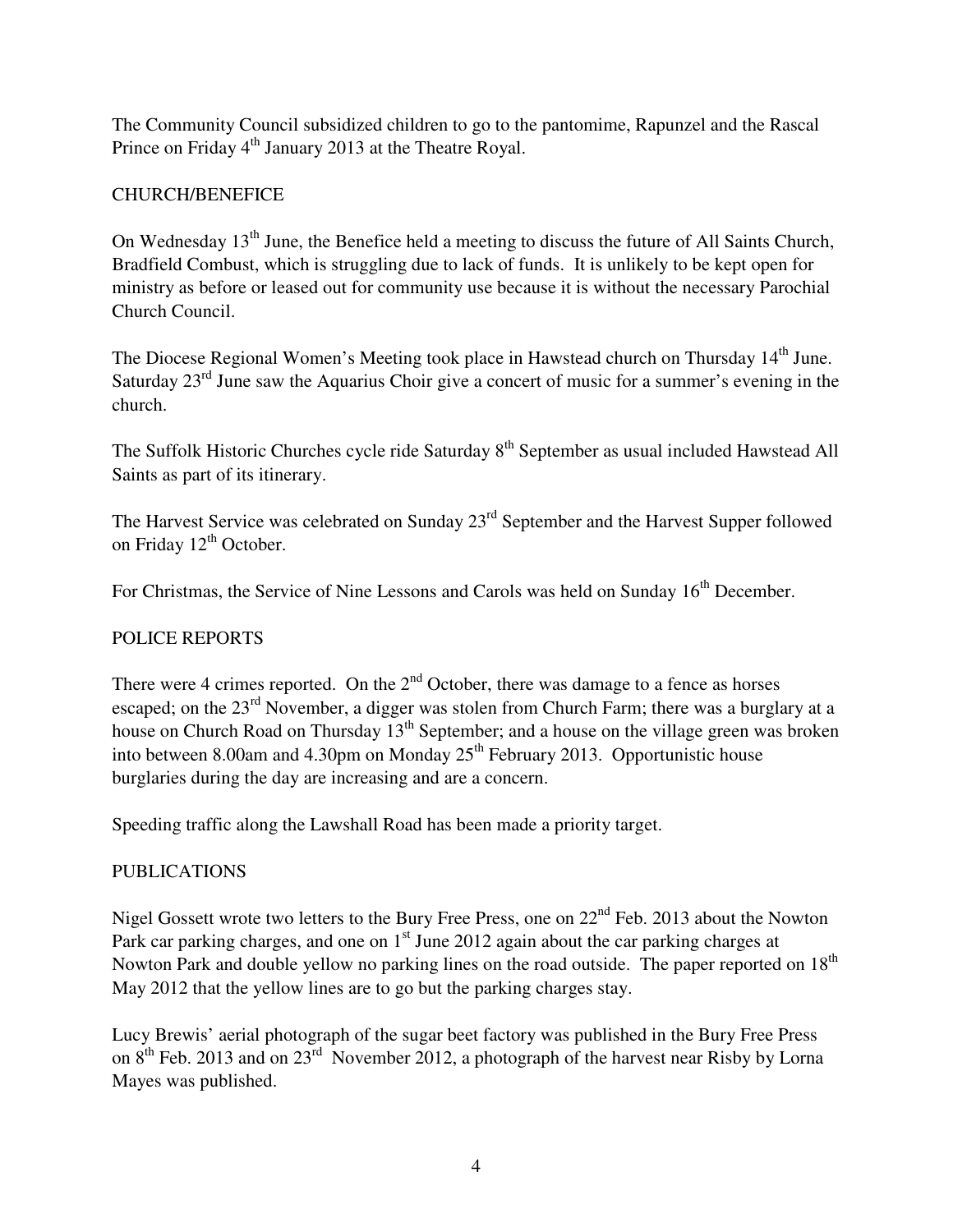ELSEWHERE IN THE VILLAGE, for the sixth successive year, traditional May Day celebrations were held on Friday, May  $1<sup>st</sup> 2012$ , at 5.15am on the corner of the village green at the end of Bells Lane, outside Fyletts Manor Cottages, with the Green Dragon Morris men. Breakfast followed, kindly hosted by Andy and Fran Evershed.

Fund raising by villagers continued with the Eversheds taking part in "Race for Life" 5km in Nowton Park on Sunday  $24<sup>th</sup>$  June in aid of Cancer Research. On May  $12<sup>th</sup>$  Hayley Brewis competed in the Iron Man challenge for Brain Tumour Research, and Allen Simpson cycled for the Alzheimer's Society

Andrew Brown from Hawstead Lodge Farm won the interbreed championship at Edenbridge and Oxted show in August 2012 with the prize Aberdeen Angus bull, Eric. From the same herd, in July 2012 Pamela won at the East of England show, where the second day was abandoned because of very wet weather and saturated ground. Further success followed in June 2012 at the Royal Norfolk show. Previously, in May 2012 there was success at the South Suffolk show.

On the evening of June  $26<sup>th</sup> 2012$ , 14 villagers met with Rupert Brown for a trip around Hawstead Farm. At the Parish Council meeting of 20 September 2012, Rupert Brown outlined the future concept for Hawstead Place Barn as an event venue, including wedding ceremonies. A barn dance and hog roast was held on Saturday 3<sup>rd</sup> November in the Suffolk barn at Hawstead Place, as part of a new Channel 4 documentary series "Helping Hands". The entire event was filmed.

The Bury Free Press reported on the Boxing Day Suffolk hunt starting from Hawstead using a drag hunt, in its  $28<sup>th</sup>$  December edition.

The Metcalfe Arms, which has had an uncertain history over the last few years, closed again after a fundraising event on  $16<sup>th</sup>$  May 2012, in aid of Aimee Sigley who died last year of a brain tumour. During the  $1<sup>st</sup>$  week of August, the roof on Metcalfe Arms pub was repaired following the fire the previous December. In January 2013, we were told that the pub was under new management and will be refurbished. The status of its present occupants is uncertain.

Dave Dawson won the golf challenge at Bury Golf Club for Hawstead residents.

On 17<sup>th</sup> June 2012 the village green grass was cut for hay; the following day it was turned for drying and baled and removed on the  $28<sup>th</sup>$  June. In July 2012, harvesting started in Whepstead and at the top of Bull Lane.

On June  $27<sup>th</sup>$  2012, the Freeview TV and radio channels were re-set as part of a major technical upgrade at the Sudbury transmitter, which covers Hawstead.

During the last year, we said goodbye to Katie Fairbairn, one-time Parish Council chairman, who died in September 2012, and Robin Whitfield, a past Parish Council Clerk. Joanne Abbott's